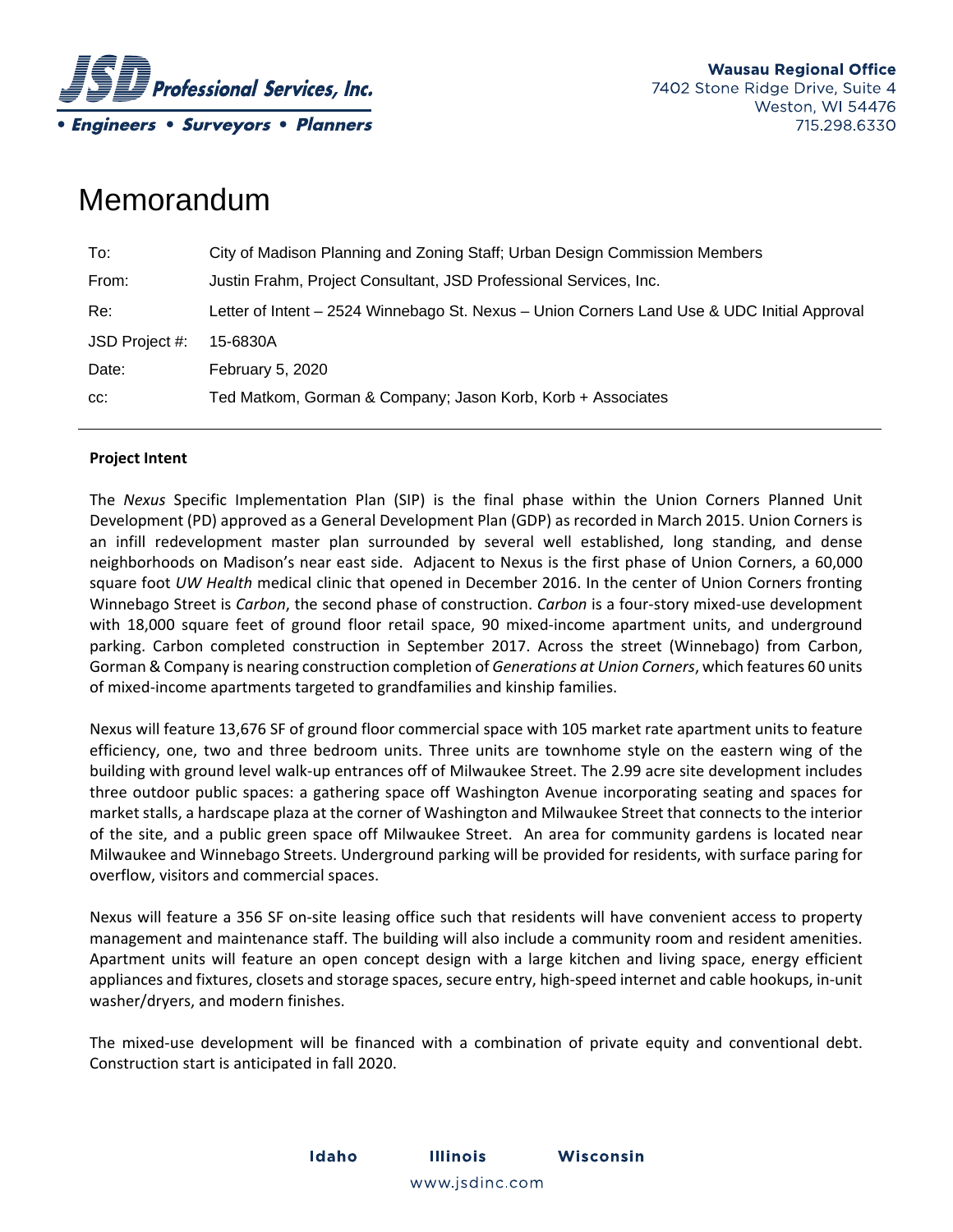

## **Zoning**

Lot 2, Certified Survey Map 11835, recorded in Vol. 72 of Certified Survey Maps, page 247, as #4206575, in the City of Madison, Dane County, Wisconsin is a 2.999 acre lot. The lot is zoned 'PD' as part of an approved 2015 General Development Plan (GDP) for the overall Union Corners development.

The original General Development Plan provided a narrative description for 'Phase II' as originally defined within the Union Corners GDP, now referred to as 'Nexus':

*'Phase II is comprised of the land near the corner of East Washington Avenue and Milwaukee Street. Development on this parcel is intended to create a strong "gateway" presence on that corner, while also creating a defined street edge along East Washington Avenue. It is anticipated that development on Phase II will contain commercial uses on the ground floor with residential on the floors above. Parking for this phase will be primarily located in an underground structure, with some parking located on the surface.'*

The density, bulk, site, landscaping requirements and lighting, signage and usable open space (no minimum) areas area shown on Specific Implementation Plans (SIP).

## **Land Use**

Exhibit A within the approved General Development Plan (GDP) includes a table of uses that lists Retail, Sales and Service and Commercial, Food and Beverages, Recreation, Entertainment and Lodging and Residential (Family Living) as permitted uses which are consistent with proposed commercial usesfor Nexus. It is anticipated that leases for commercial spaces (to be determined) will feature a combination of retail, service, office and or food/beverage uses.

*\*For a full table of permitted uses, see Exhibit A, General Development Plan dated March 2015.*

## **Summary of Proposed Development**

- 2.999 AC Site with current address 2524 Winnebago Street
- 5-Story Mixed-Use Building
	- o 13,676 SF Ground Floor Commercial
	- o 356 SF Residential Leasing Office
	- o 105 Total Residential Units
		- **Efficiency 4 units**
		- $\blacksquare$  1 BR 72 units
		- $\blacksquare$  2 BR 22 units
		- $\blacksquare$  3 BR 7 units
	- o Density Unit per Acre = 35 DUA
	- o 80 Underground Vehicular Stalls (2 ADA)
	- o 111 Surface Vehicular Stalls
	- o 99 Indoor Bicycle Stalls
	- o 28 Outdoor Bicycle Stalls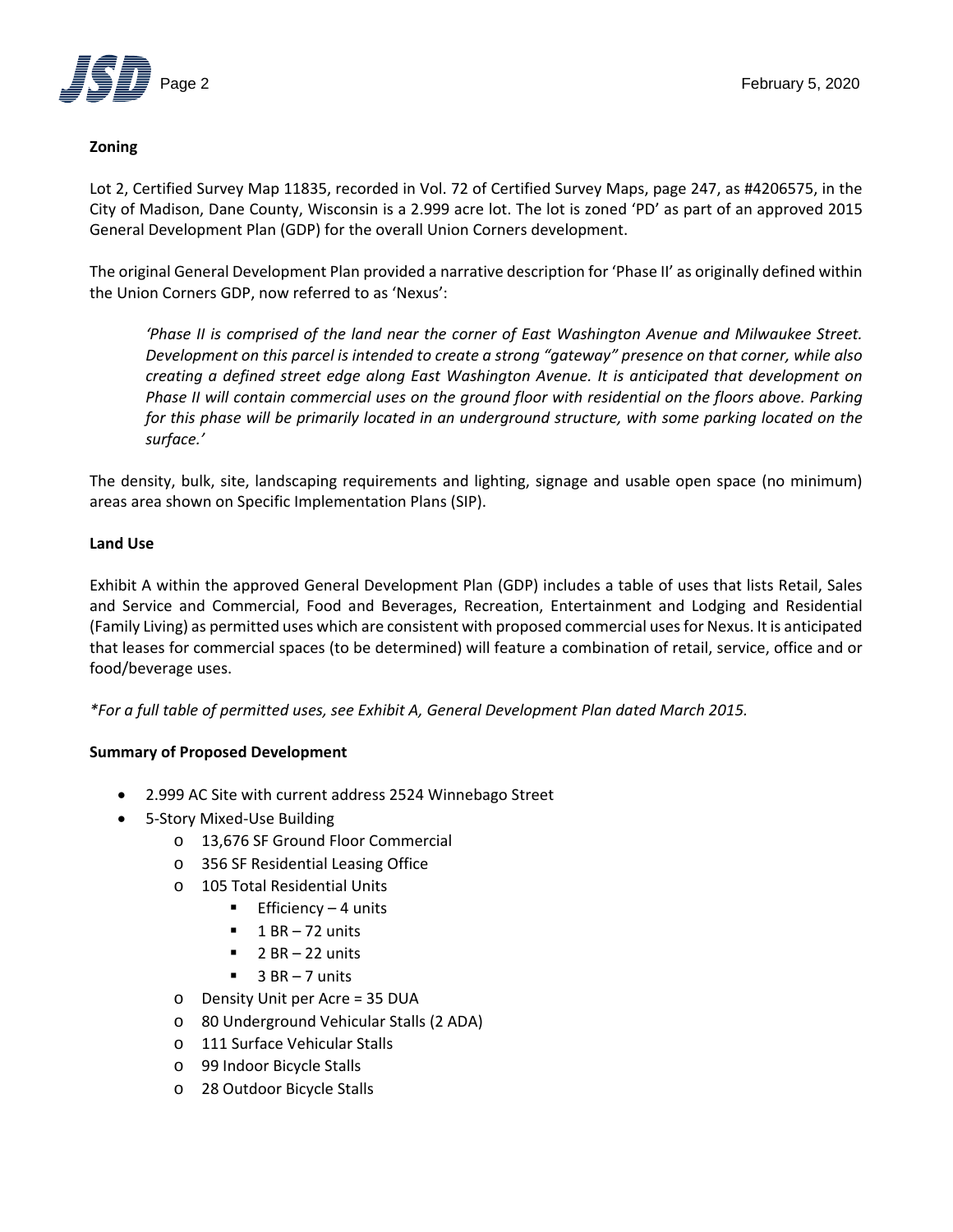

## **District Alder, Neighborhood & City Staff Coordination**

Gorman & Company began project planning efforts in 2015 including multiple meetings with District #6 Alder Marsha Rummel, neighborhood residents and City Staff. Additional Neighborhood and City Staff meetings have been facilitated by the development team based on the evolution of project plans to date.

### Most Recent Project Stakeholder Meetings Include:

- December 5, 2019 Neighborhood Meeting (Mixed Use Concept)
- December 11, 2019 Urban Design Commission Informational Presentation
- January 2019 Coordination and Meeting with City of Madison Staff

Gorman & Company plans to facilitate an additional Neighborhood Meeting in March 2020 to provide additional opportunity for stakeholder input concurrent with City Staff review processes.

#### **Review of Urban Design District #5 Standards:**

This site is located in Urban Design District 5. The site and building design incorporate the principles of this district, including:

- Prominent corner design at E. Washington Ave. & Milwaukee St.
- Exterior building materials that are harmonious with those used on other buildings in the area.
- Parking areas located to the side or to the rear of buildings rather than in the front.
- Landscaping throughout site, include connections and completion of the Union Corners promenade through the middle of the master development.

## Site

The site plan has maximized building massing and frontage along E. Washington and Milwaukee Streets while maintaining traffic circulation and access to the site via an existing access point on Winnebago St. serving the previous Carbon development phase. Underground parking is provided for residential uses and a limited surface parking lot in the rear of the buildings for commercial and visitor use. A central 'spine' connection has been maintained connecting East Washington Avenue to the Carbon, UW Health and Generations at Union Corners developments via a widened sidewalk and paved terrace section that will serve the Nexus development for active and passive pedestrian uses.

#### Building Design

The building is made up of two wings along East Washington Avenue and Milwaukee Streets intersecting at the corner with a two‐story tall plaza. First floor commercial space along Washington and resident amenity spaces will have aluminum storefront with clear glazing. Commercial entrances are provided along East Washington Avenue and from the rear surface parking. The main resident lobby is accessed from the corner plaza. Large format masonry veneer will break up the storefront at corners and columns, and continue around the building to the back facing the surface parking. Modular brick veneer will clad the second through fourth floors with metal panel accents between unit windows. Recessed balconies with glass railings break up the Washington and Milwaukee facades. Metal panel and cement board panel clad the two south facing back facades above the first floor. The corner of Washington and Milwaukee is activated by the first floor plaza and round concrete columns support the upper floors over the plaza. Metal panel frames aluminum storefront glazing at the corner